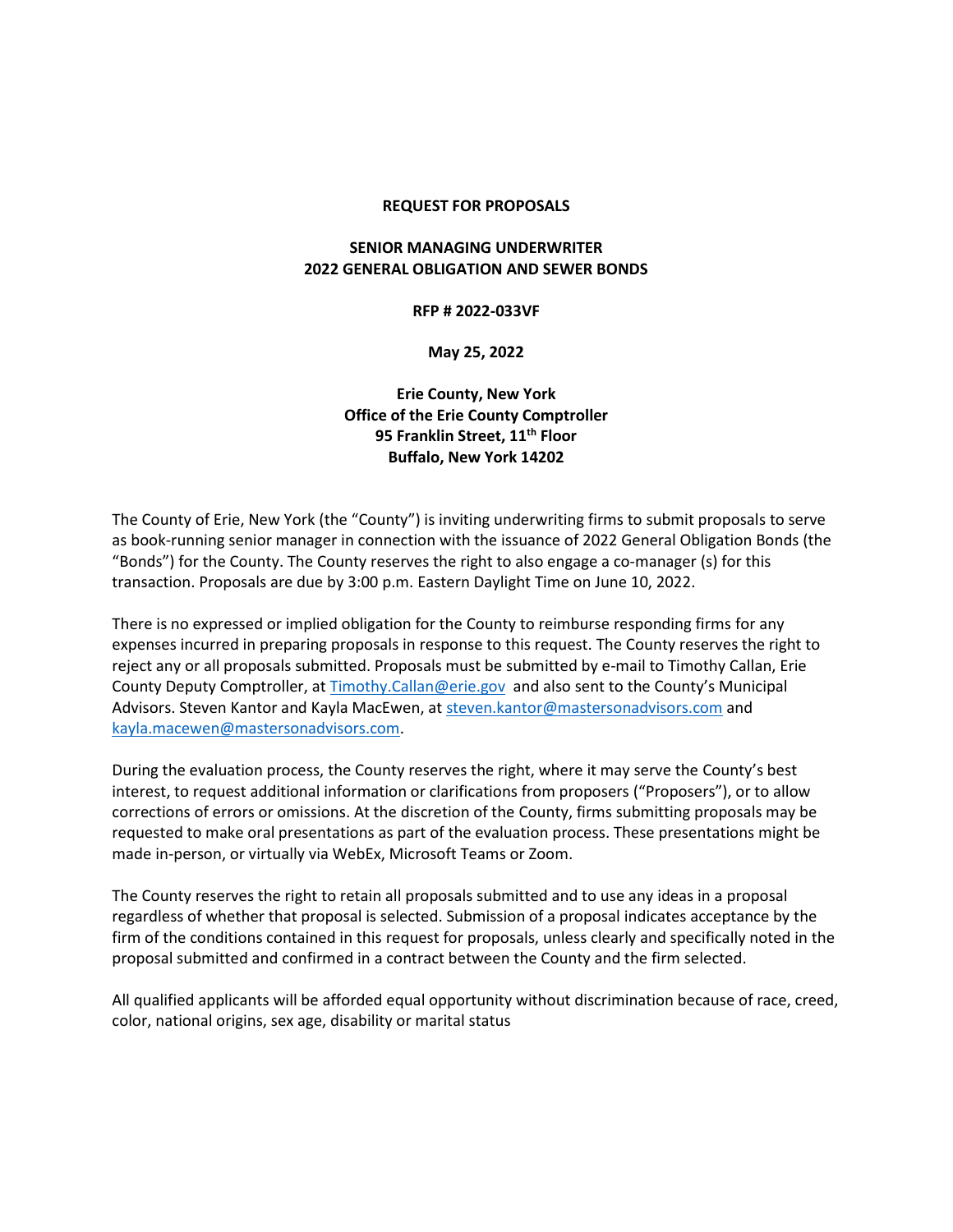| E. Minority- and Woman-Owned Business Enterprise (MWBE) Requirements 5 |
|------------------------------------------------------------------------|
|                                                                        |
|                                                                        |
|                                                                        |
|                                                                        |
|                                                                        |
|                                                                        |
|                                                                        |
|                                                                        |
|                                                                        |
|                                                                        |
|                                                                        |
|                                                                        |
|                                                                        |
|                                                                        |
|                                                                        |

# **TABLE OF CONTENTS**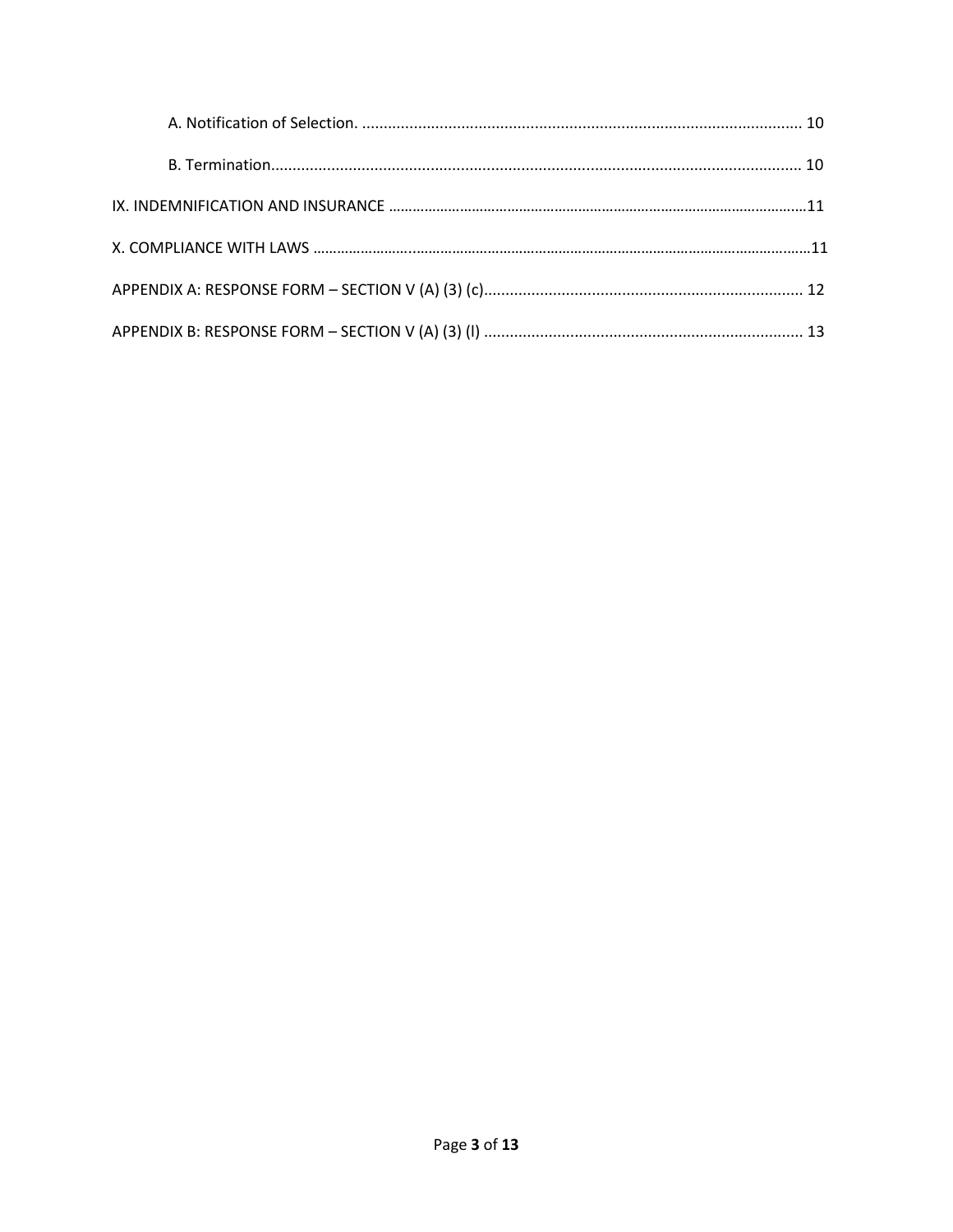### I. CALENDAR OF EVENTS

| <b>Issuance of RFP:</b>               | May 25, 2022                              |
|---------------------------------------|-------------------------------------------|
| Deadline for RFP Questions:           | June 1, 2022                              |
| <b>Responses to Questions:</b>        | June 3, 2022                              |
| Deadline for Submission of Proposals: | June 10, 2022                             |
| Notice of award:                      | To be determined; expected in Summer 2022 |

### II. INTRODUCTION

Erie County, New York (the "County") is soliciting firms through this Request for Proposals ("RFP") to act as senior managing underwriter for the issuance of the 2022 General Obligation Bonds for the County. This will include a series for the County's General capital bonds totaling between \$35-\$40 million and a series for the County's Sewer Districts totaling approximately \$1.4 million.

### III. ADMINISTRATIVE INFORMATION

Firms receiving this RFP or that receive access to this RFP from a source other than the County should contact Timothy Callan at 716-858-8853 o[r Timothy.Callan@erie.gov](mailto:Timothy.Callan@erie.gov) and Kayla MacEwen at 646-4834941 or [kayla.macewen@mastersonadvisors.com](mailto:kayla.macewen@mastersonadvisors.com) to ensure that their correct contact information is listed. This will ensure that they receive all updates and/or amendments/addendums to this RFP.

The following administrative requirements will apply to this RFP. Failure to comply fully with these requirements may result in disqualification of your proposal.

### A. Restrictions on Communications

From the date this RFP is issued until the contract award has been announced, no Proposer-initiated contact with any County official shall be permitted regarding this RFP, other than written inquiries, as described in this Section. This prohibition includes, but is not limited to, any lobbying of individuals considered to have any influence over proposal evaluation and selection. Violation of this provision may be grounds for immediate disqualification.

### B. Inquiries

There will be an opportunity available for submission of written questions. All questions or requests for clarification regarding this RFP must be submitted via email to the County contacts as indicated in Section III (A), no later than June 1, 2022, 3:00 p.m. EDT, citing the particular RFP page, section, and paragraph number where applicable. Questions or requests for clarification received after such time and date will not receive a response from the County. Answers to all questions, as well as copies of the questions, will be distributed to all firms that were granted access to this RFP, in accordance with the Calendar of Events in Section I.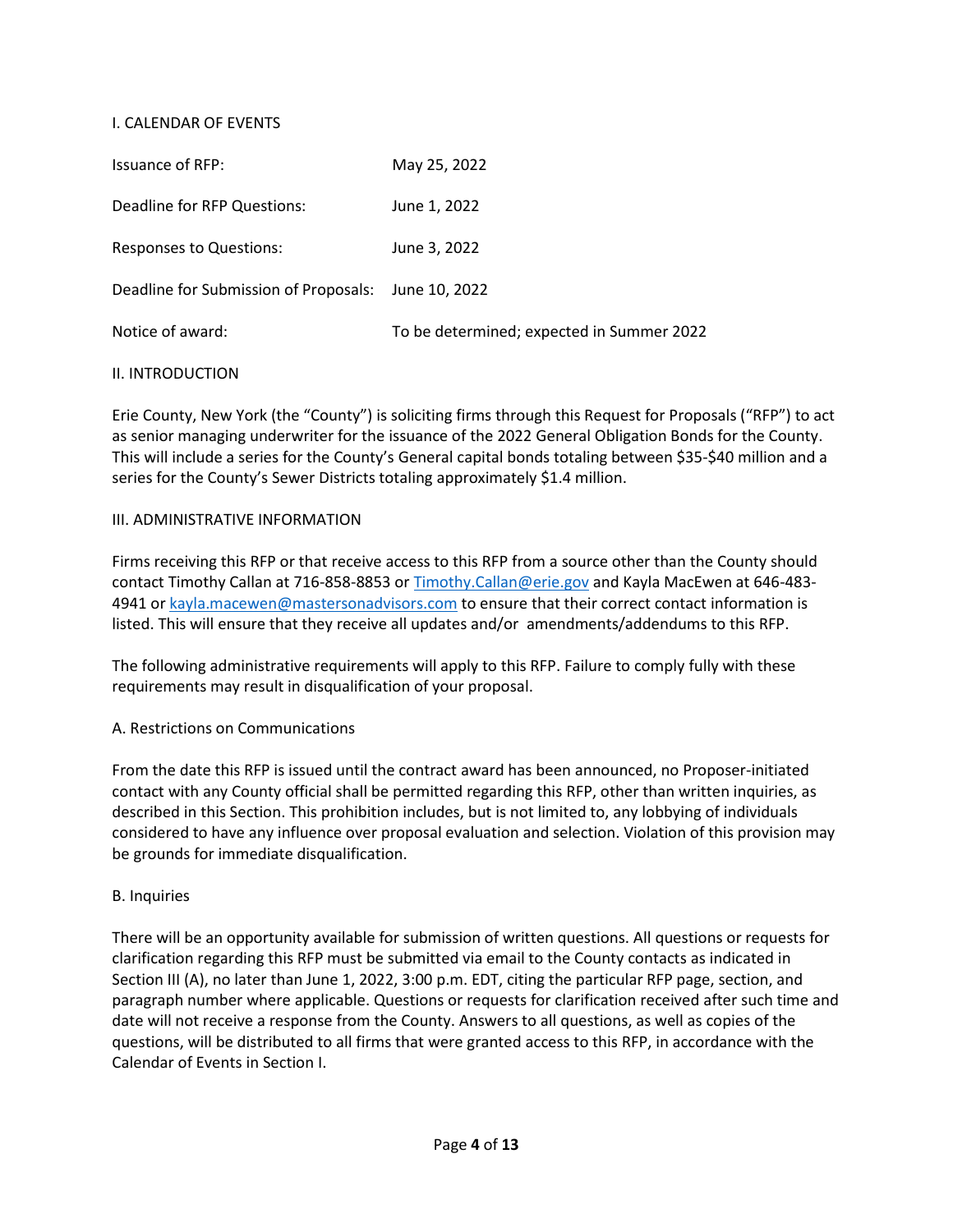### C. Modifications to the RFP

The County may modify any part of the RFP prior to the deadline for submission of proposals by issuance of addendum to all recipients of this RFP. Any addendum issued by the County will be posted to the County website and email notification of such posting will be distributed to all firms that have been granted access to this RFP.

### D. Conflicts of Interest/Non-Collusion

Proposers must disclose with their proposals the name of any officer, director, or agent of Proposer who is also an employee of the County, the State of New York or any entity of the State of New York, including any State agency or State public authority. Proposers must disclose the name of any State employee who owns, directly or indirectly, an interest of five percent or more in the Proposer.

The Proposer, by signing the proposal, does hereby warrant and represent that any ensuing agreement has not been solicited, secured or prepared directly or indirectly, in a manner contrary to the laws of the State of New York and the County of Erie, and that said laws have not been violated and shall not be violated as they relate to the procurement or the performance of the agreement by any conduct, including the paying or the giving of any fee, commission, compensation, gift, gratuity or consideration of any kind, directly or indirectly, to any County employee, officer or official.

### E. Minority- and Woman-Owned Business Enterprise (MWBE) Requirements

In accordance with the provisions of Article 15-A of the Executive Law and the State Finance Law and Erie County Local Law, it is the intention of the County to provide real and substantial opportunities for certified MWBE firms on all contracts.

### F. Errors and Omissions

If a recipient discovers any ambiguity, conflict, discrepancy, omission, or other error in this RFP, he/she shall immediately notify the County (See Section III (A), Restrictions on Communications) of such error in writing and request clarification or modification of the document.

Prior to the deadline for submission of proposals, the County will provide any necessary clarifications by email notice to all firms that have been granted access to this RFP. If, prior to the deadline for submission of proposals, a Proposer fails to notify the County of a known error or an error that reasonably should have been known, the Proposer shall assume the risk of proposing. If awarded the contract, the Proposer shall not be entitled to additional compensation by reason of the error or its correction.

## G. The County's Rights as To All Proposals

The County reserves the right to, but is not limited to, the following:

1. Reject any and all proposals received in response to this RFP.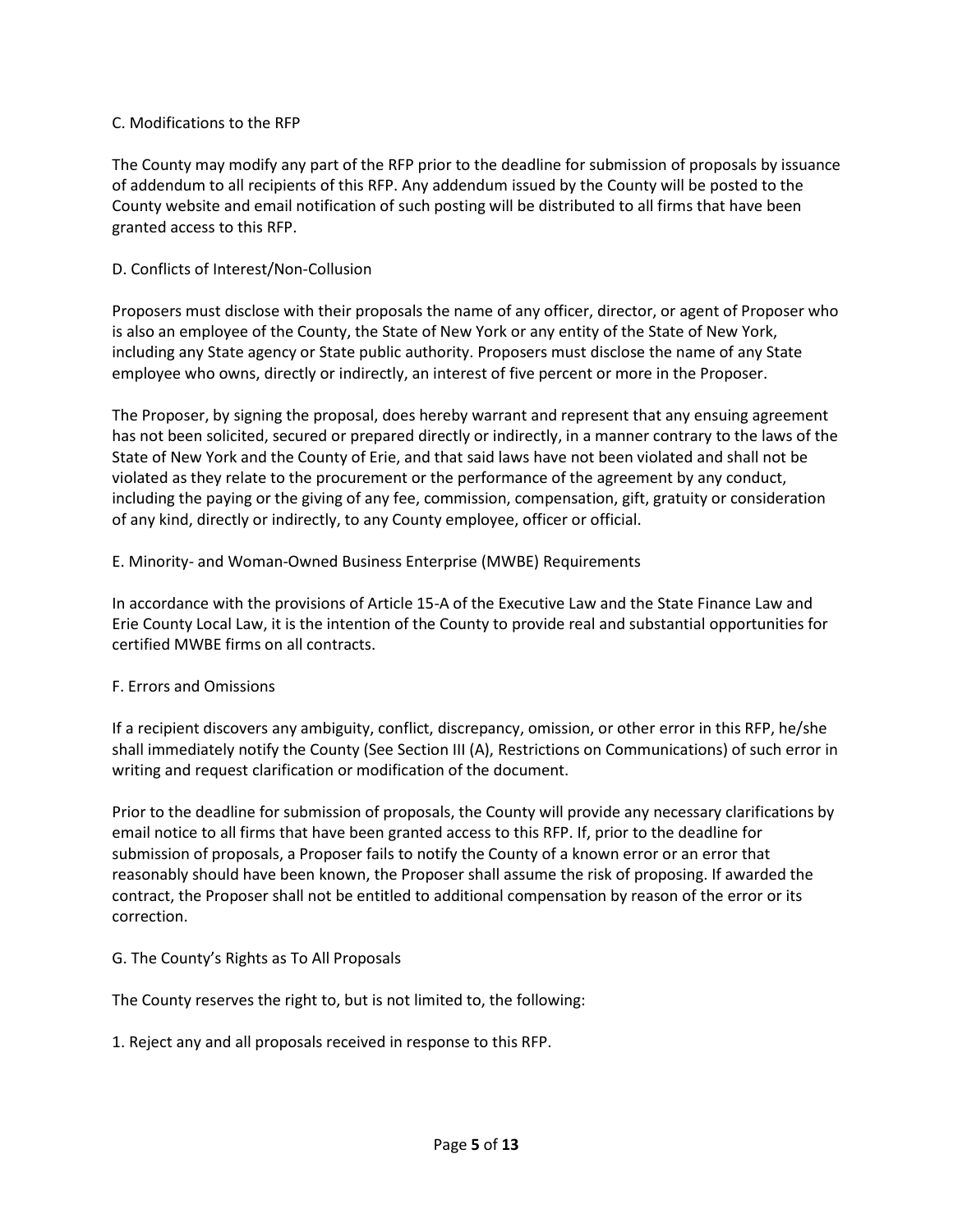2. Waive any immaterial deviation or defect in a proposal. A waiver of immaterial deviation or defect shall in no way modify the RFP documents or excuse the Proposer from full compliance with the RFP requirements.

3. Reject any proposal that contains false or misleading statements, or which provides references that do not support an attribute or condition claimed by the Proposer.

4. All proposals will become the property of the County and may be disclosed or used by the County to the extent permitted by law. The County may disclose a proposal to any person for the purpose of assisting in evaluating the proposal or for any other lawful purpose. All proposals will become County records, which, in accordance with the Freedom of Information Law, will be available to the public after the contract award. Any portion of the proposal that a Proposer believes constitutes a trade secret entitled to confidential handling, as an exception to the Freedom of Information Law, must be clearly and specifically designated in the proposal. If the County agrees with the trade secret claim, the designated portion of the proposal will be withheld from public disclosure. Blanket assertions of trade secret material will not be accepted, and failure to specifically designate trade secret material will be deemed a waiver of any right to confidential handling of such material.

## H. Confidentiality of Proposals

The content of each proposal and all communications will be held in confidence and no details will be divulged to any other Proposer during evaluation.

I. Important Information Affecting Proposers

1. By submitting a proposal, the Proposer agrees not to make any claims for or have a right to damages because of any misrepresentations or misunderstanding of the specifications or because of any lack of information.

2. The County reserves the right to modify any part of this RFP, including but not limited to, the date and time for which proposals must be submitted and received by the County, at any time prior to the deadline for submission of proposals. Modifications to this RFP will be made by issuance of addendum. Any addendum issued by the County will be posted to the County website and email notification of such posting will be distributed to all firms that received access to this RFP. The County also reserves the right to cancel this RFP, in whole or in part, and to reject any and all proposals. See also Section III (C) and (G).

3. The County reserves the right to correct any arithmetical errors in any proposal and, in the event that the fees or costs in two or more proposals are not comparable, to make appropriate adjustments to render the fees and costs comparable. The County also reserves the right to require a Proposer to clarify his/her proposal to assure a full understanding of the proposal and to request revisions to all proposals from Proposers susceptible of award of the contract. Any request for clarification or revisions is solely at the discretion of the County.

4. Proposers shall not discuss this RFP with employees of the County prior to the County's decision to award a contract.

5. New York State law requires that a proposal shall not be considered for award if the price in the proposal was not arrived at independently without collusion, consultation, communication, or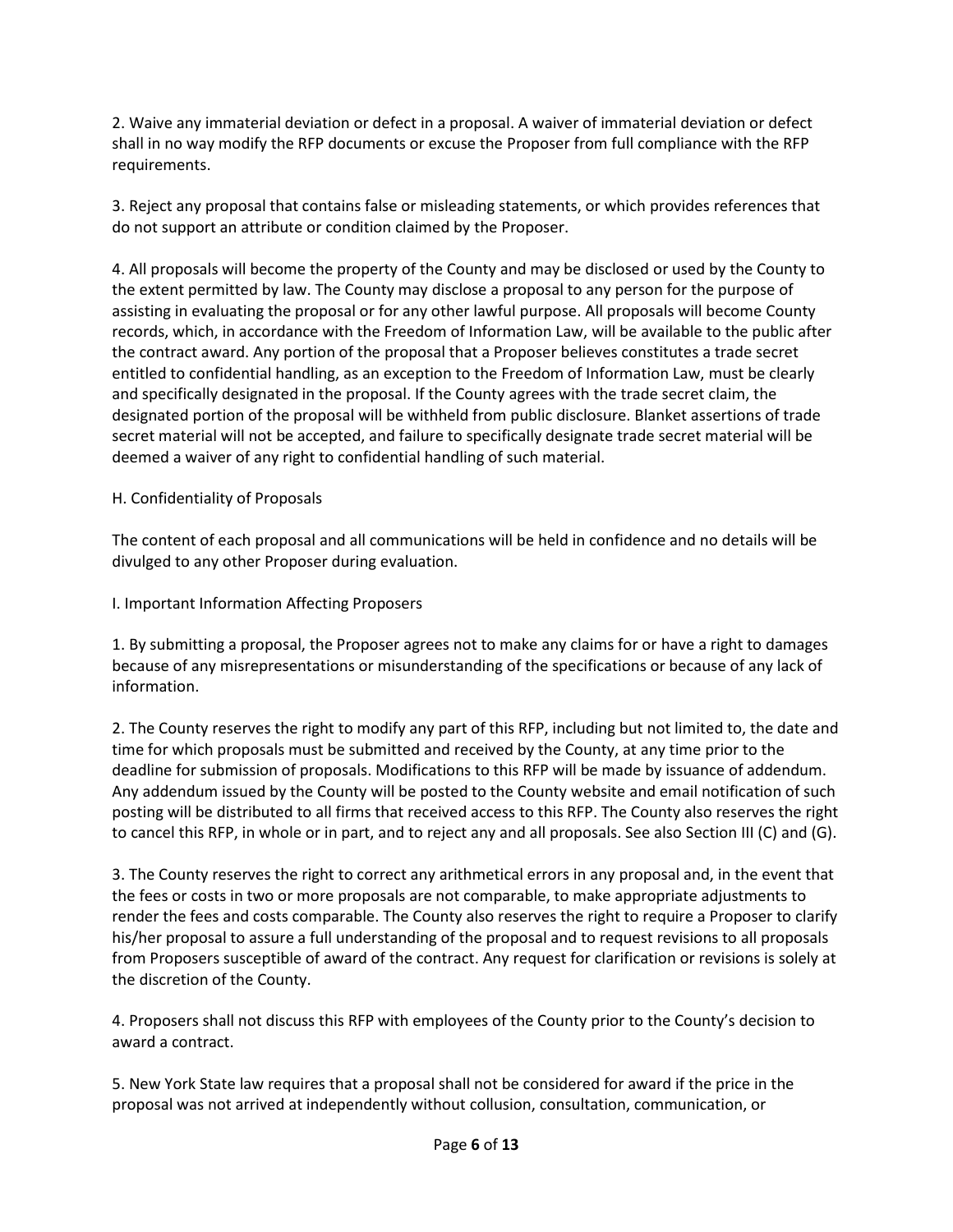agreement with any other Proposer or with any competitor. In addition, a Proposer is generally prohibited from making multiple proposals in a different form, i.e., as a prime Proposer or as a subcontractor to another Proposer.

6. By submitting a proposal, the Proposer certifies that if selected, it can and will provide and make available, at a minimum, all services set forth in this RFP.

7. By submitting a proposal, the Proposer warrants that all information provided in connection with the proposal is true and accurate.

8. By submitting a proposal, the Proposer warrants that, if selected, it will execute an Agreement of Confidentiality wherein it agrees to protect, from unauthorized disclosure, confidential information accessed during the contract.

9. The successful Proposer must agree to provide the County with access to records related to this contract on request during the term of the contract and for six years thereafter.

IV. SERVICES REQUIRED OF A SENIOR MANAGING UNDERWRITER

The County is seeking proposals from a nationally recognized, qualified Underwriter. In addition to being nationally recognized, the firms must meet the following Mandatory Requirements and provide the Mandatory Services listed in Section IV (B).

A. Mandatory Requirements to Propose

The proposing firm must:

1. Have experience in providing senior managing underwriting services to New York municipal bond issuers on transactions closing during the period of January 1, 2019 through June 1, 2022.

2. Have experience in structuring and marketing general obligation bonds for issuers in New York.

Proposers not meeting the Mandatory Requirements to Propose will be disqualified.

B. Mandatory Services

The Underwriter will perform the following mandatory services:

- 1. Make recommendations for the structure, conditions, and terms of the County's Bond issuance.
- 2. Participate in meetings with the municipal advisor, bond counsel, and rating agencies, if requested.
- 3. Assist in the preparation of the County's official statement, and other necessary financing documents.
- 4. Be prepared to execute a bond purchase agreement with the County.
- V. PROPOSAL CONTENT INFORMATION TO BE PROVIDED BY PROPOSERS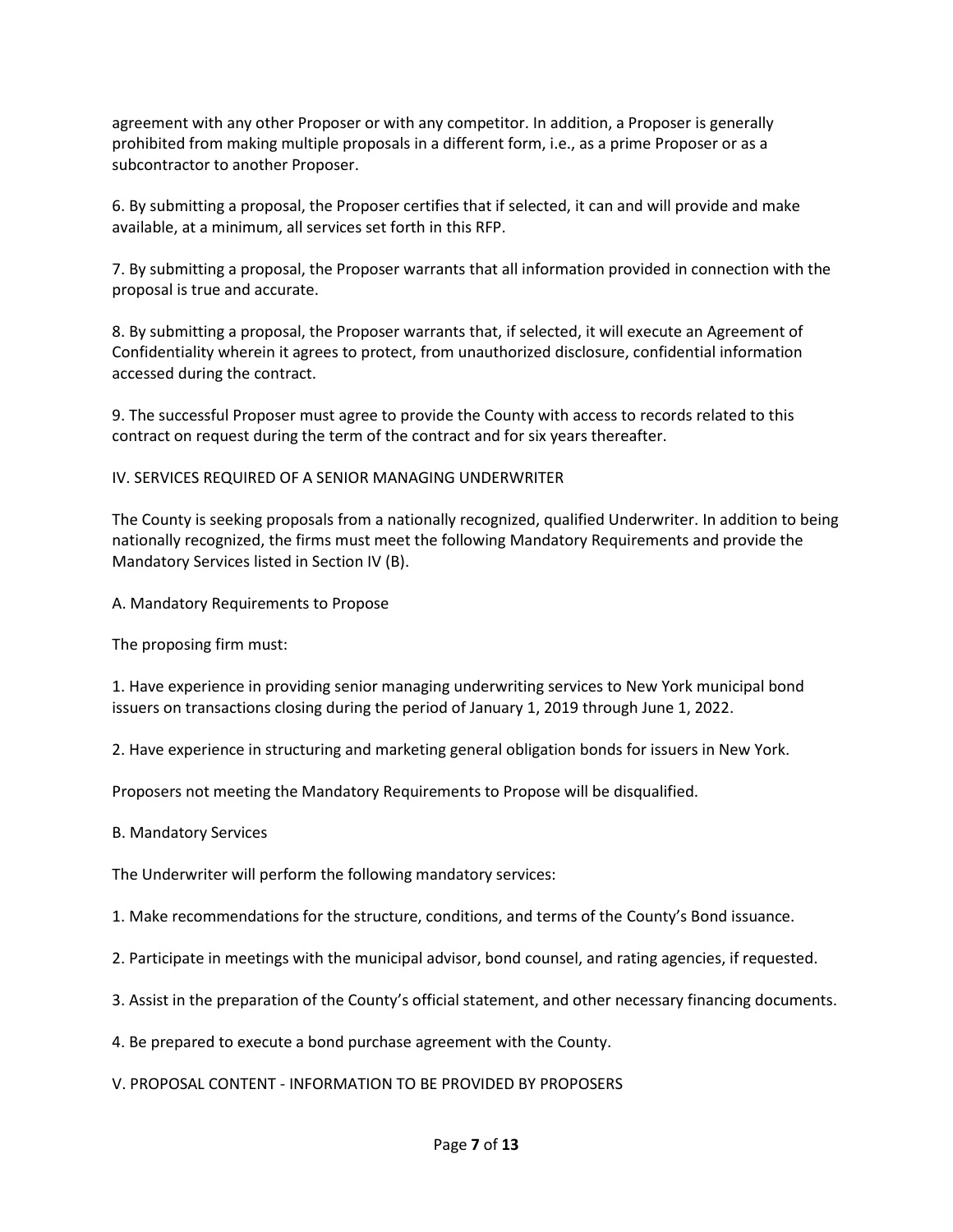Following is a listing of the information required to be provided by the Proposer. A proposal that does not provide all the information requested below may be subject to rejection. Your proposal must contain sufficient information to assure the County of its accuracy.

All technical proposal items are to be placed in a binder, with tabs numbered to match the specific information requested, separate from the cost and administrative proposals. No information beyond that specifically requested is required and firms are requested to keep their submission to the shortest length consistent with making a complete presentation of qualifications.

## A. Technical Proposal Content

The purpose of the Technical Proposal is to demonstrate the qualifications, competence, and capacity of the Proposer to undertake the responsibilities of serving as Senior Managing Underwriter while complying with applicable laws and the requirements of this RFP. The Technical Proposal should demonstrate the qualifications of the firm and of the particular staff to be assigned to provide services described in this RFP.

A proposal that is incomplete in any material respect may be eliminated from consideration.

The following outlines the required information to be provided by Proposers. The information requested should be provided in the prescribed format. Responses that do not follow the prescribed format may be eliminated from consideration. All responses to the RFP will be subject to verification for accuracy.

## 1. Cover Letter

The cover letter shall be considered an integral part of the proposal, and shall be signed by the individual or individuals authorized to bind the Proposer contractually. The cover letter must indicate that the signer is so authorized and the title or position the signer holds in the Proposer's firm. An unsigned proposal will be rejected.

## 2. Table of Contents

The Table of Contents should clearly identify the material, by section and page number, included in the proposal.

## 3. Qualifications for Senior Managing Underwriter

The following items are designed to elicit information important to the County in determining the selection of a Senior Managing Underwriter.

a. Provide a brief description of your firm including relevant lines of business.

b. List the contact information for the person responsible for submitting this proposal. Include any additional offices from which work will be performed.

c. A list (in the form of Appendix A with the grand total for all issuances) of the direct prior experience of your firm with all New York governmental entities relating to Senior Managing Underwriter for bond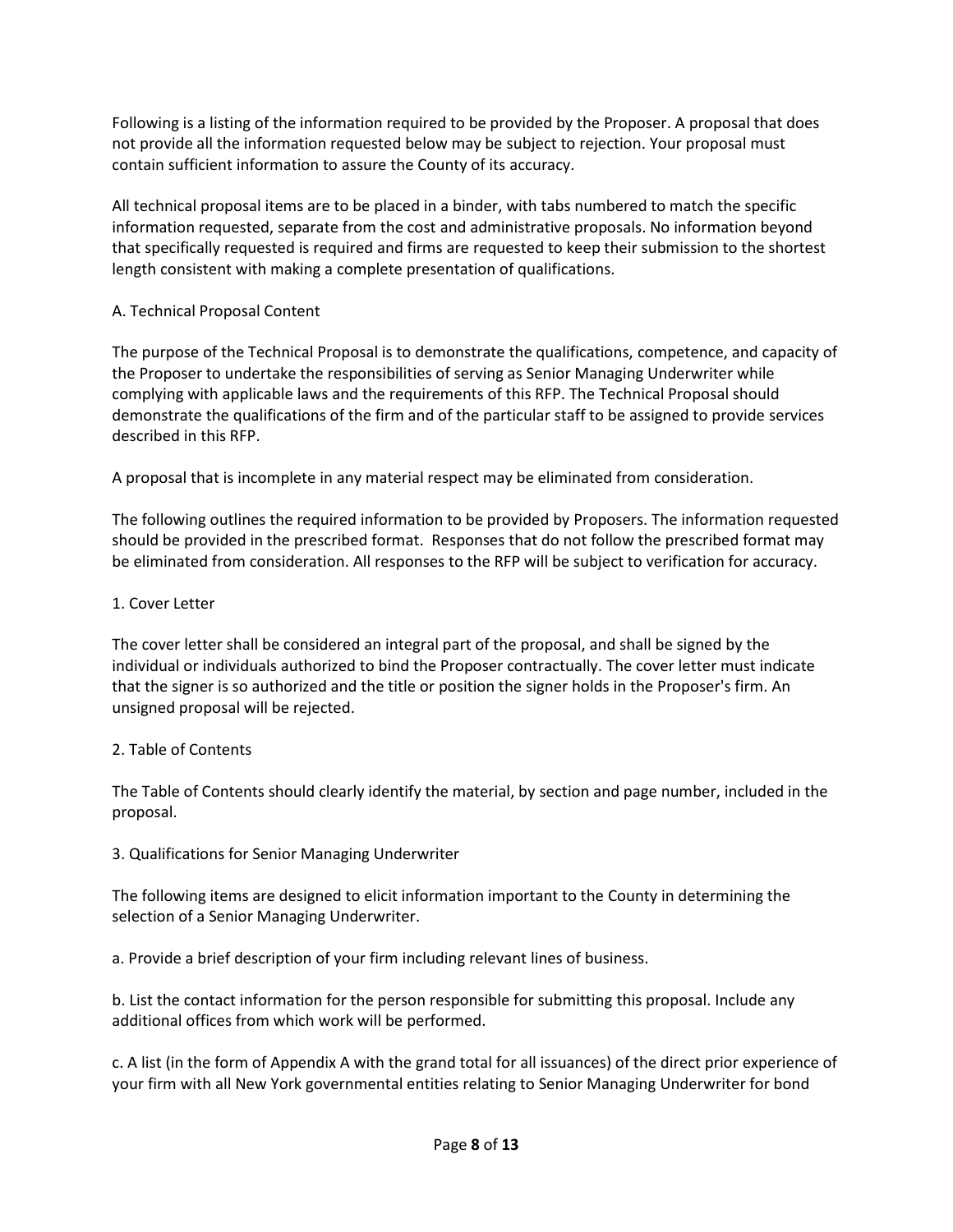issues closing during the period of January 1, 2019 through June 1, 2022. Limit this list to assignments of this type. Provide the following information:

- 1.. the name of the issuer;
- 2. the type of issuance;
- 3. the size of the issuance;
- 4. the date of closing; and
- 5. a description of the services rendered.

d. Provide three (3) current client references, containing contact persons, their titles, addresses, telephone numbers, email addresses, and a brief description of the relationship between the firm and the reference and why the reference would be relevant to the appointment.

e. Resumes of the individuals of your firm who would be directly assigned and a description of the specific function each would perform. The information should additionally identify their qualifying experience to perform the services identified and state their number of years of experience in the financial industry as well as their number of years with your firm. A statement as to the availability of the lead person(s) for consultation with the County, including but not limited to, his or her willingness to meet (virtually or in-person) with County officials.

f. Provide a brief marketing plan and targeted investors.

g. Provide your firm's price view for a \$35-\$40 million General financing and a \$1.4 million Sewer financing, with market prices as of the close of business on June 6, 2022. Is your firm willing to guarantee the spread to MMD that is included in your proposal? (Assume cost of issuance of \$300,000 and underwriter's counsel fee of \$20,000). Refer to Appendix B for the format in which your firm should provide its price view.

h. The County traditionally requests a rating from S&P & Kroll for its bond transactions. Please provide your recommendation as to which rating agency(s), if any, should the County request rating(s) on the County's proposed financings. Include the number of rating agencies, identify the agency, and the rationale for the selection.

## B. Fee Proposal Content

- Management Fee (if any) (Management fee is due to the senior manager only)
- Takedown
- Expenses (Provide a breakdown of expenses and assume underwriter's counsel fee of \$20,000)

## VI. PROPOSAL SUBMISSION

All proposals must be submitted via email by 3:00 p.m. EDT on June 10, 2022**.** Proposers should email their submissions to Timothy Callan, Erie County Deputy Comptroller, at [Timothy.Callan@erie.gov](mailto:Timothy.Callan@erie.gov) and also to the County's Municipal Advisors, Steven Kantor and Kayla MacEwen, at [steven.kantor@mastersonadvisors.com](mailto:steven.kantor@mastersonadvisors.com) an[d kayla.macewen@mastersonadvisors.com.](mailto:kayla.macewen@mastersonadvisors.com)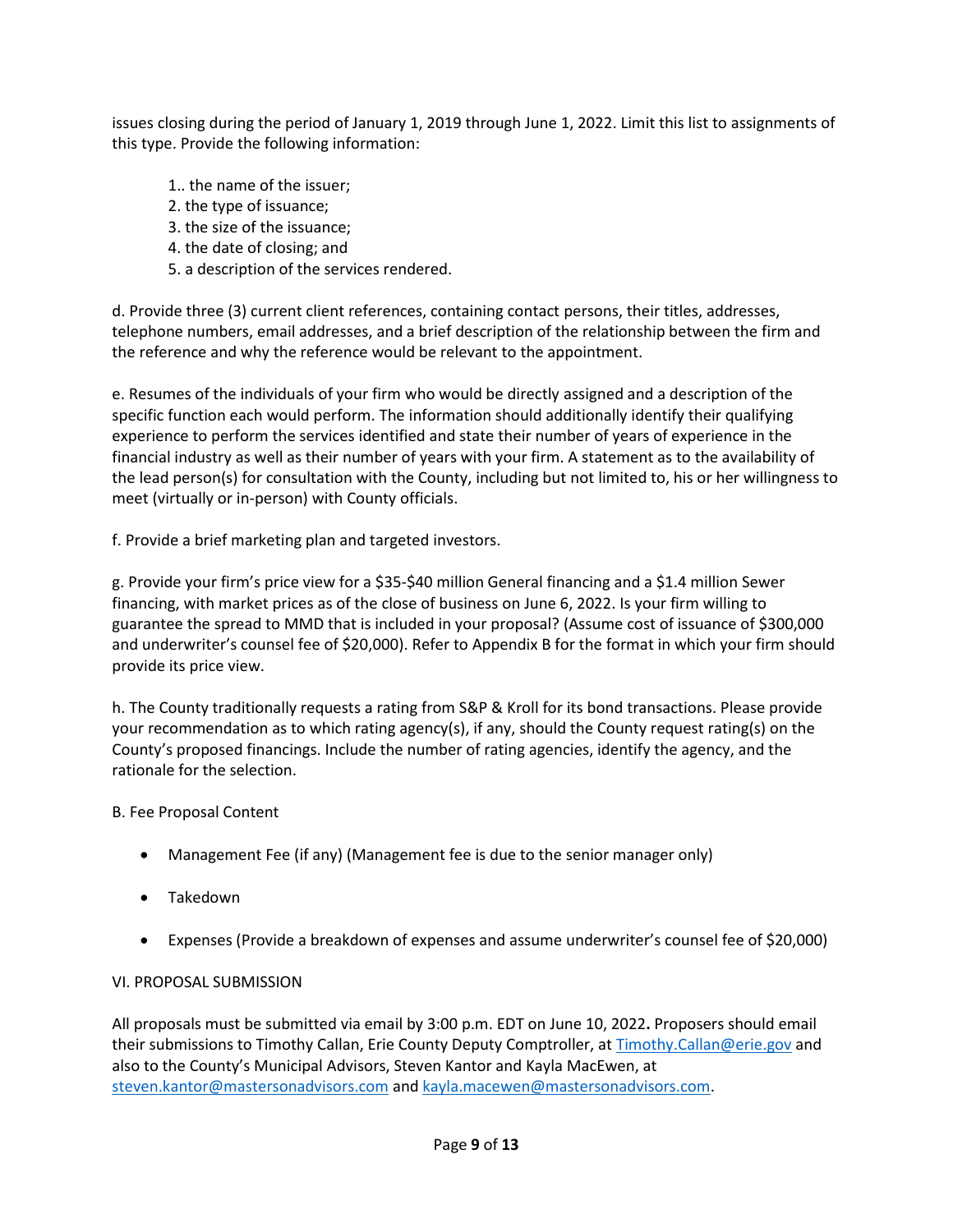Proposals received after the deadline for submission of proposals may be rejected.

Proposers may withdraw a proposal at any time prior to the deadline for submission of proposals by written notification to the County as set forth in Section III. A. of this RFP. An authorizing agent of the firm must sign the notice of withdrawal.

The proposal may thereafter be resubmitted, but not after the deadline for submission of proposals. Modification, offered in any other manner, oral or written, will not be considered.

Proposals received after the deadline for receipt of proposals will be disqualified and returned to the Proposer.

### VII. EVALUATION OF PROPOSALS

### A. Evaluation of Proposals

The County will evaluate proposals using the evaluation methods, procedures, and criteria contained in this section based upon the "best value" approach. The best value approach identifies the successful firm as the responsive and responsible Proposer that receives the highest overall ranking based upon the total weighted score for all evaluation criteria, i.e., the most beneficial combination of quality and costs for the services being requested.

### B. Final Recommendation for Award

Following the completion of the evaluations, the County's Evaluation Committee will make the award for underwriter subject to final approval by the County's Comptroller.

#### VIII. AWARD OF CONTRACT

### A. Notification of Selection

The successful Proposer(s) will be advised of selection by the County. Proposers not selected will also be notified.

After selection of the successful proposer, a formal written agreement will be prepared by the County and will not be binding until signed by both parties and, if necessary, approved by the Erie County Legislature, the Erie County Fiscal Stability Authority, the Office of the County Attorney and the Erie County Executive. NO RIGHTS SHALL ACCRUE TO ANY PROPOSER BY THE FACT THAT A PROPOSAL MAY BE SELECTED BY THE COUNTY FOR SUBMISSION TO THE ERIE COUNTY LEGISLATURE AND/OR THE ERIE COUNTY FISCAL STABILITY AUTHORITY FOR APPROVAL. THE APPROVAL OF SAID LEGISLATURE AND/OR AUTHORITY MAY BE NECESSARY BEFORE A VALID AND BINDING CONTRACT MAY BE EXECUTED BY THE COUNTY.

### B. Termination

The County reserves the right to terminate the services of the underwriter chosen upon thirty (30) days written notice for any reason, or immediately for cause. In the event of such termination, the firm(s) shall be entitled to compensation for acceptable services performed through the date of termination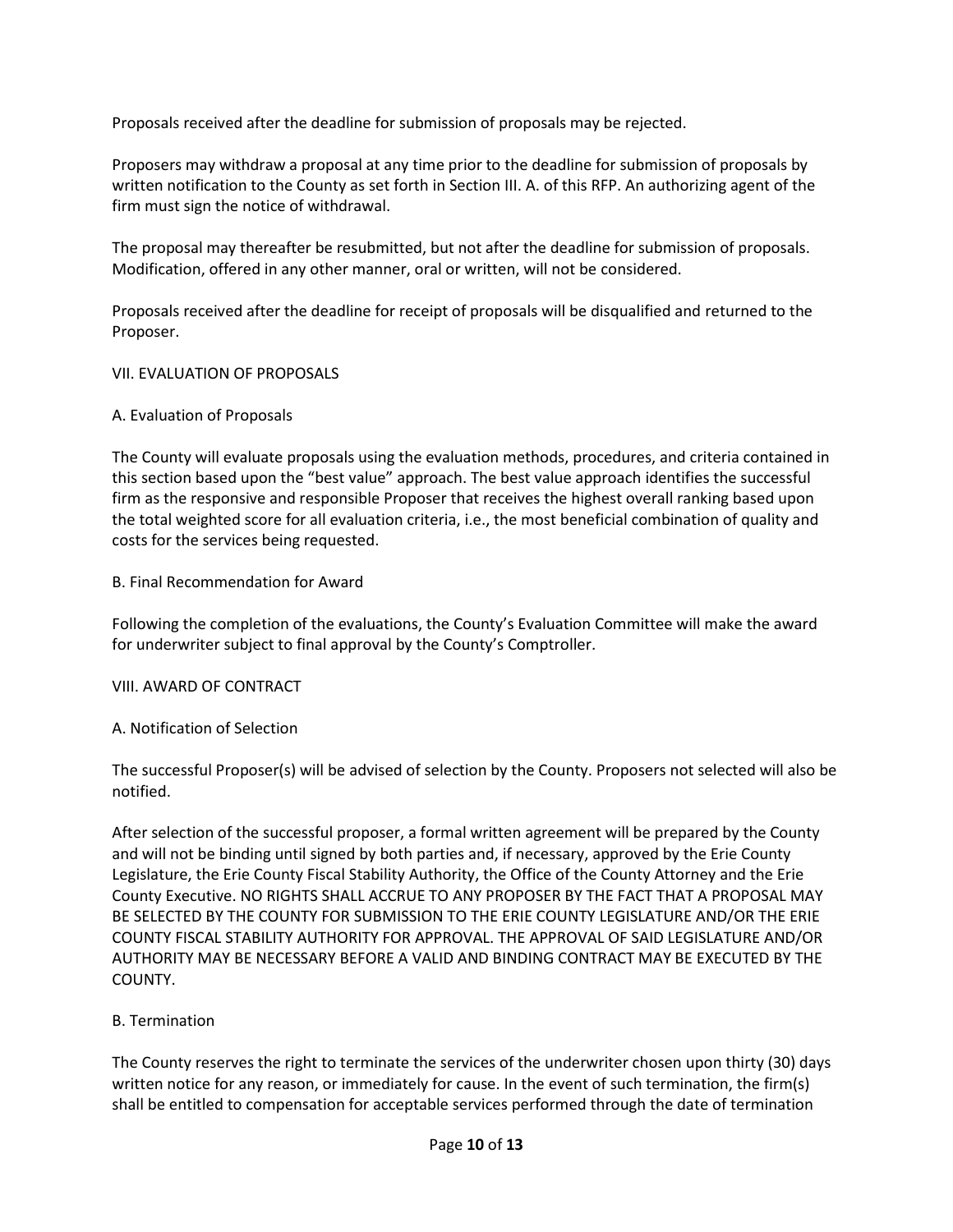### IX. INDEMNIFICATION

The Proposer accepts and agrees that language in substantially the following form will be included in the contract between the Proposer and the County:

In addition to, and not in limitation of the insurance requirements contained herein:

"The Consultant agrees that except for the amount, if any, of damage contributed to, caused by, or resulting from the negligence of the County, the Consultant shall defend, indemnify and hold harmless the County, its officers, employees, and agents from and against the Consultant's proportional share of liability, damage, claim, demand, cost, judgment, fee, attorneys' fees, or loss which the County may sustain, be subject to, or be caused to incur because of or as a result of (a) any wrongful act, error, or omission of the Consultant or third-parties under the direction or control of the Consultant; or (b) any willful misconduct of the Consultant or third parties under the direction or control of the Consultant; or (c) any infringement of any claimed copyright or patent right of designs, plans, drawings, or specifications furnished by the Consultant or its subconsultant. Nothing contained herein shall create or give to third parties any claim or right of action against the County or the Consultant beyond such as may legally exist without regard to this provision."

#### X. COMPLIANCE WITH LAWS

By submitting a proposal, the proposer represents and warrants that it is familiar with all applicable federal, state and local laws and regulations and will conform to said laws and regulations. The preparation of proposals, selection of proposers and the award of contracts are subject to provisions of all Federal, State and County laws, rules and regulations.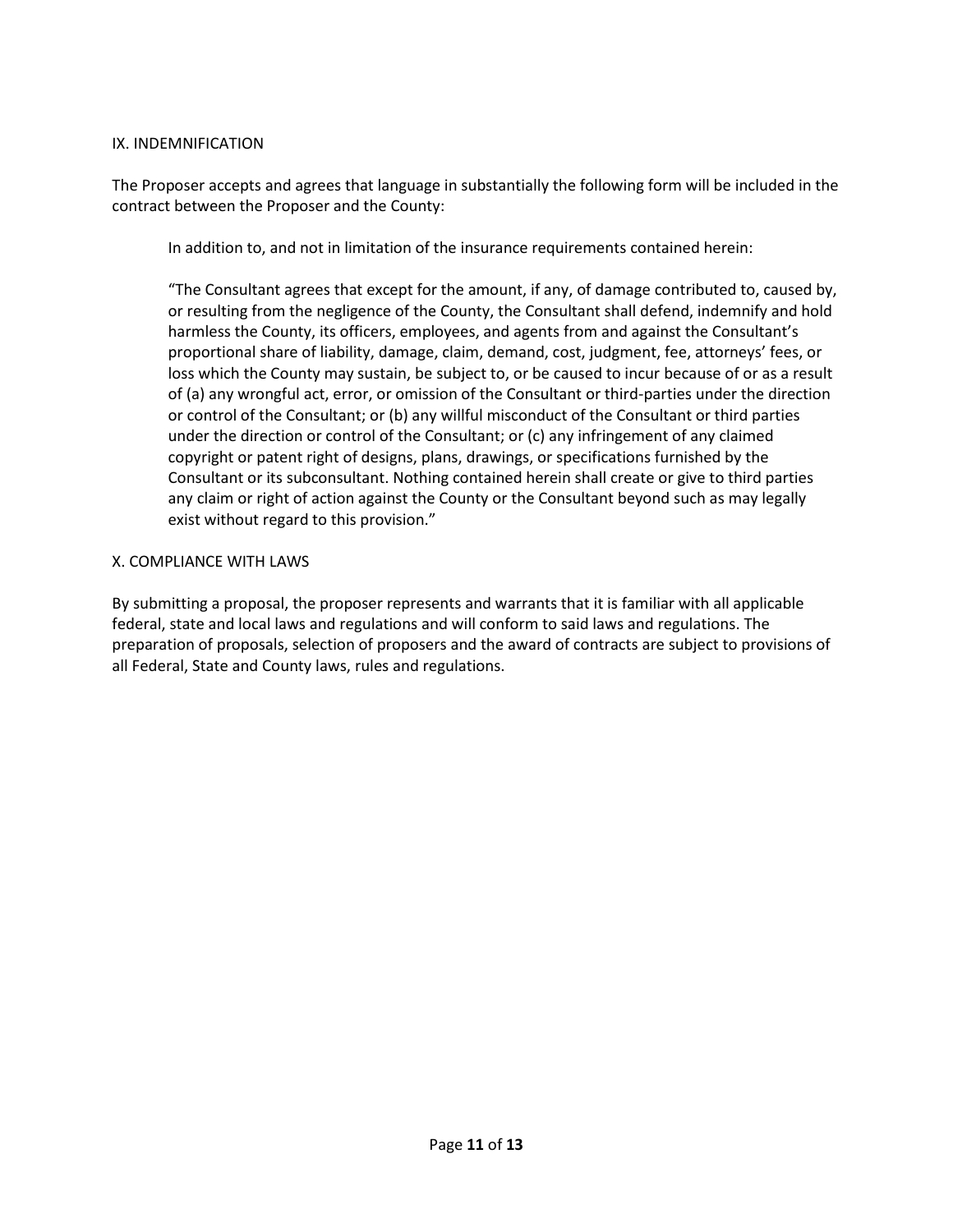### **APPENDIX A**

### **RESPONSE FORM – SECTION V (A) (3) (c)**

Firm Name: \_\_\_\_\_\_\_\_\_\_\_\_\_\_\_\_\_\_\_\_\_\_\_\_\_\_\_\_\_\_\_\_\_\_\_\_\_\_\_\_\_\_\_\_\_\_\_\_\_\_\_\_\_\_

List the direct prior experience of this firm with all New York governmental entities relating to serving as senior managing underwriter for the issuance of General Obligation Bonds closing during the period of January 1, 2019 through June 1, 2022**.**

(Add or delete rows as necessary) in the form below.

| <b>Name of Issuer</b>            | <b>Type of Issuance</b> | <b>Size of Issuance</b> | <b>Date of Closing</b> | <b>Services Provided</b> |  |
|----------------------------------|-------------------------|-------------------------|------------------------|--------------------------|--|
|                                  |                         |                         |                        |                          |  |
|                                  |                         |                         |                        |                          |  |
|                                  |                         |                         |                        |                          |  |
|                                  |                         |                         |                        |                          |  |
|                                  |                         |                         |                        |                          |  |
|                                  |                         |                         |                        |                          |  |
|                                  |                         |                         |                        |                          |  |
|                                  |                         |                         |                        |                          |  |
|                                  |                         |                         |                        |                          |  |
|                                  |                         |                         |                        |                          |  |
|                                  |                         |                         |                        |                          |  |
|                                  |                         |                         |                        |                          |  |
| Grand Total of All Issuances: \$ |                         |                         |                        |                          |  |
|                                  |                         |                         |                        |                          |  |